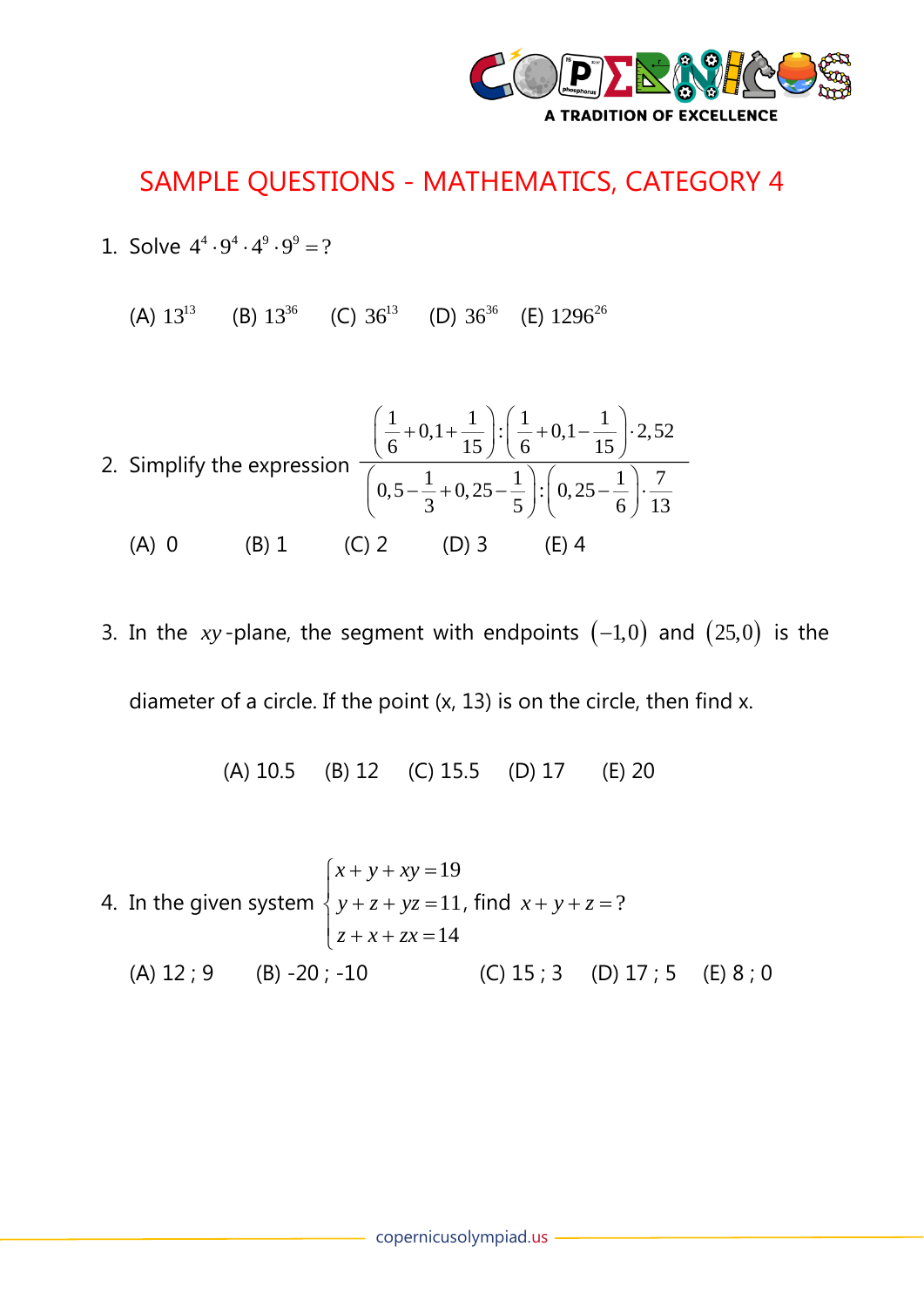

5. Squares ABCD and EFGH are congruent, AB = 10, and G is the center of square ABCD. Find the area of the region in the plane covered by these squares.

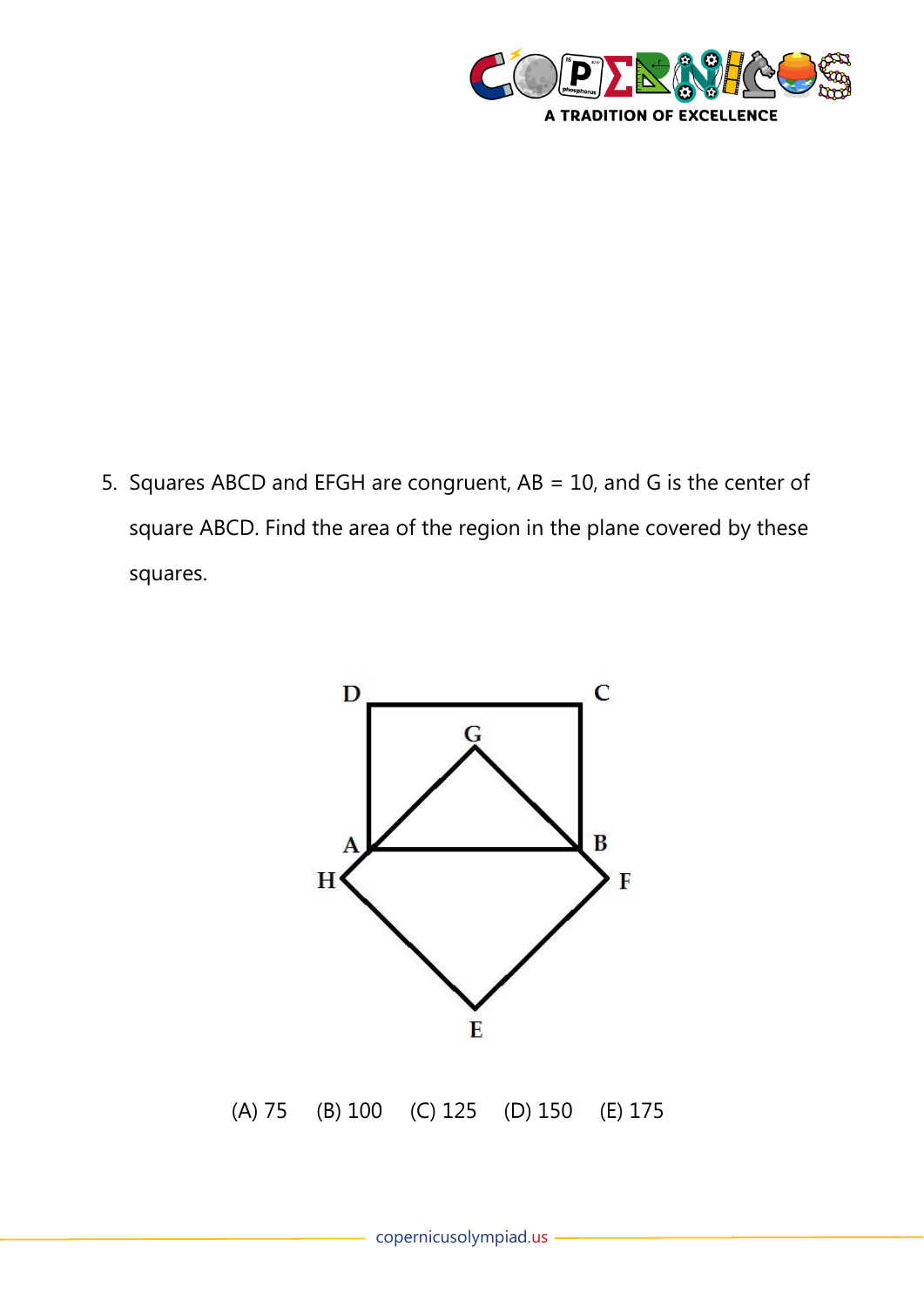

6. In the polygon shown, each side is perpendicular to its adjacent side, and all 28 of the sides are congruent. The perimeter of the polygon is 56. Find the area of the region bounded by the polygon.



7. Three cubes of volume 1, 8 and 27 are glued together at their faces. What is

the smallest possible surface area of the resulting configuration?

(A) 36 (B) 56 (C) 70 (D) 72 (E) 74

8. Find the perimeter of ABCD

$$
\begin{aligned} \text{If} \quad |AB| = 5x - 2 \, ; \\ |BC| = 4x + 3 \, ; \end{aligned}
$$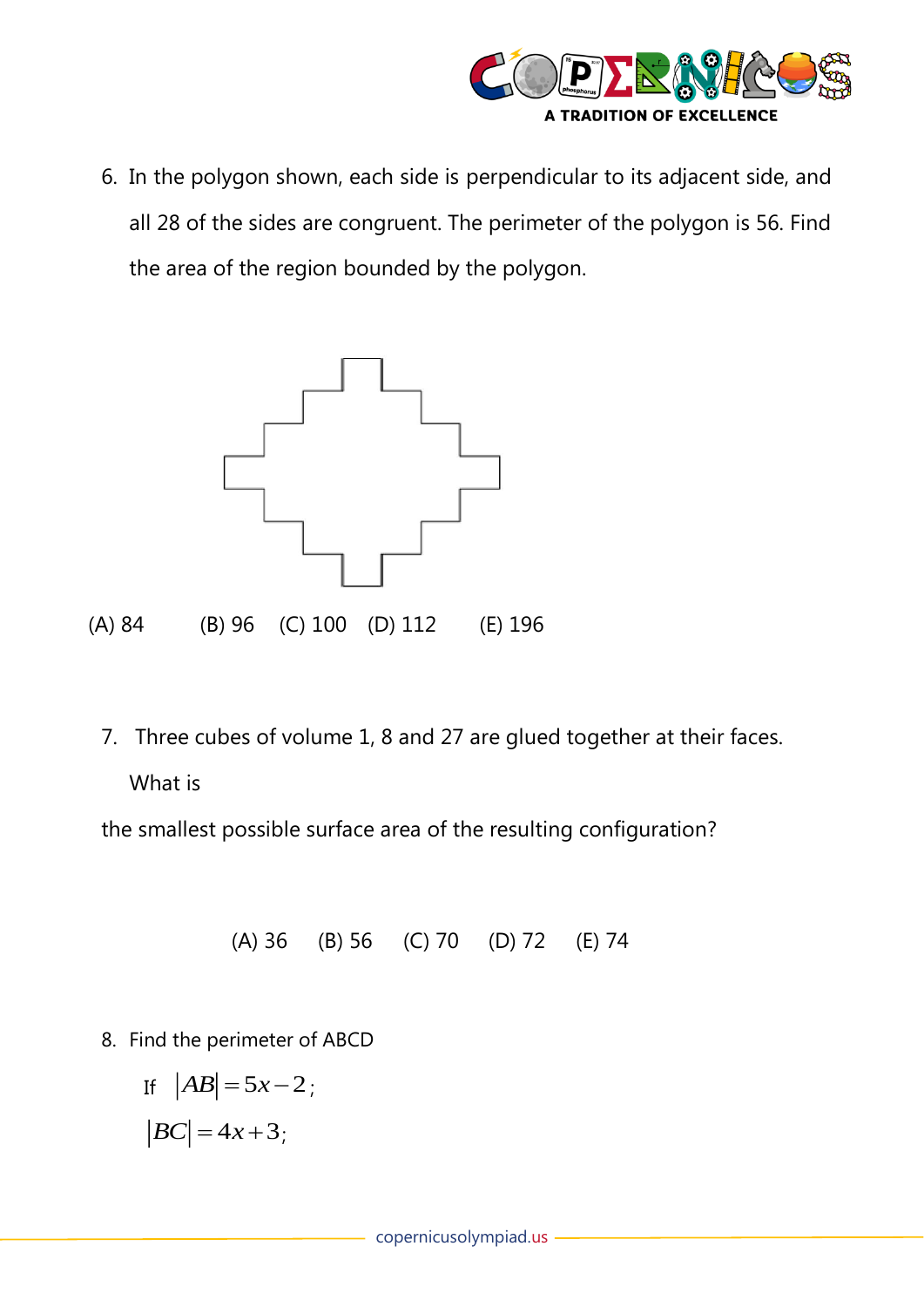





- 9. The temperature on the shady side of a certain planet is −253°C. The temperature on its sunny side is −223°C. Which of the following statements is an accurate description of the relation between the temperatures on the shady side and on the sunny side?
- A) The temperature on sunny side is 30°C higher than on shady side;
- B) The temperature on sunny side is 30°C lower than on shady side;
	- C) The temperature on sunny side is 476°C higher than on shady side;
	- D) The temperature on sunny side is 476°C lower than on shady side;
	- E) The temperature on sunny side is the same as on shady side.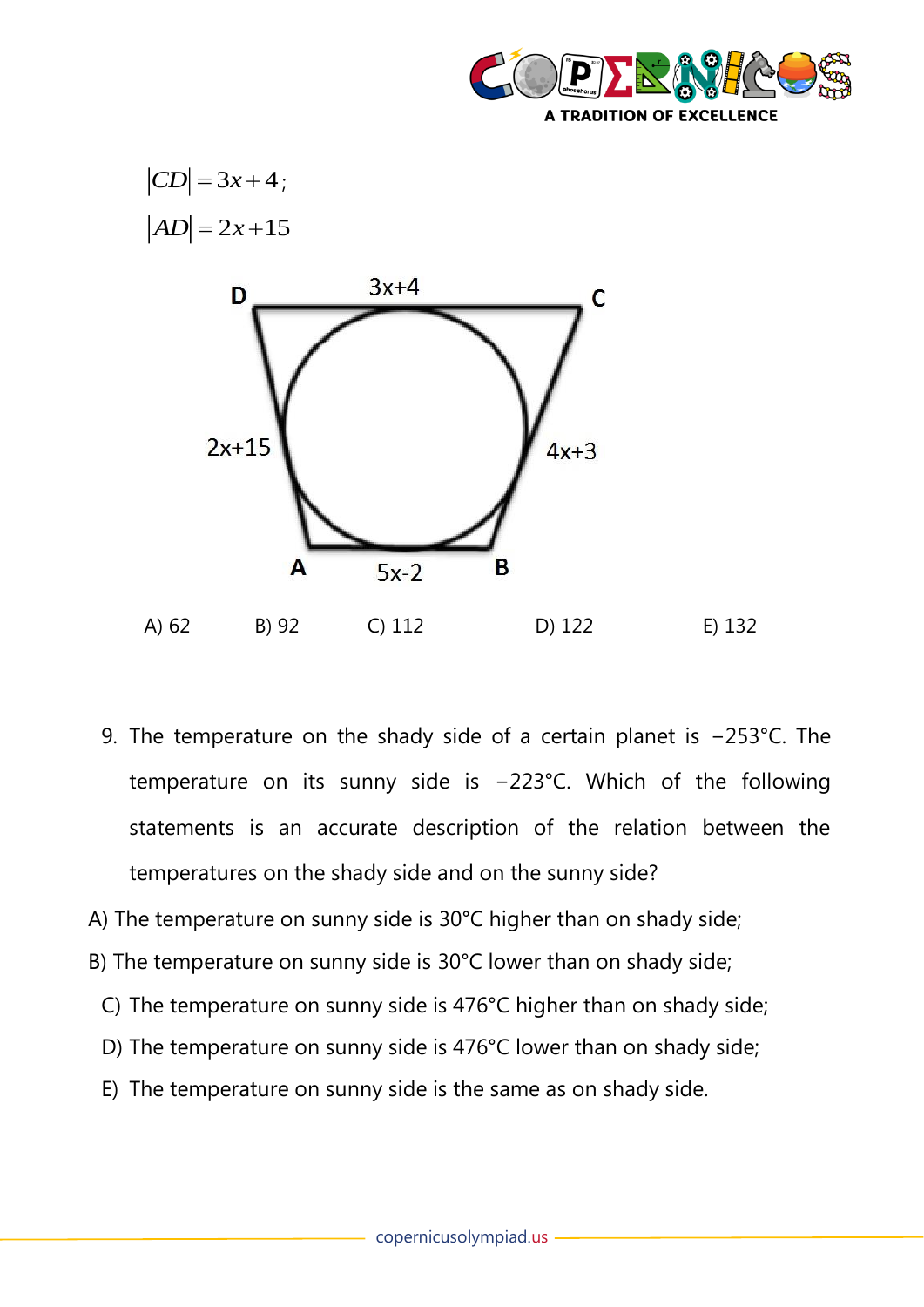

10. Around 550 BC, the Greek mathematician Pythagoras discovered and proved a theorem, which now bears his name. To celebrate this achievement, he had 100 cows killed for a feast. Thus, the result is also known as the One Hundred Cows Theorem. What is the anniversary of this result in 2011? (There is no Year 0.)

(A)2562 (B)2560 (C)2561 (D)1460 (E)1461

11. The given diagram shows a pocketknife. The shaded part is a rectangle with a small semicircular indentation. The two edges of the blade are parallel, forming angles 1 and 2 with the shaft as shown. What is the measure of angles ∠1+∠2 in degrees?

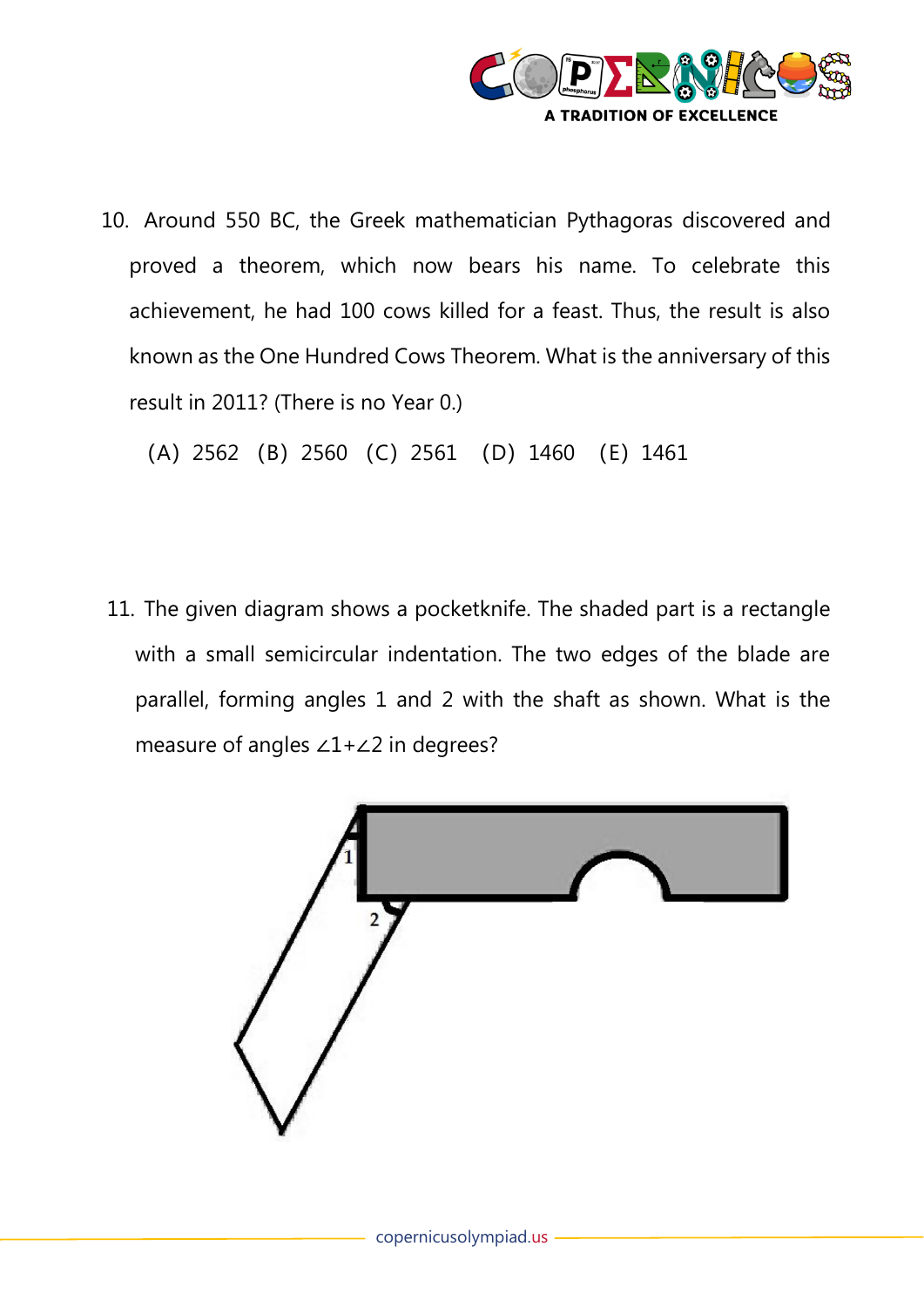

(A) 30 (B) 45 (C) 60 (D) 90 (E) Could not be determined

12. The given diagram shows a rectangle ABCD being folded along a straight segment AE with E on CD, so that the new position of D is on AB. Triangle ADE is then folded along DE so that the new position of A is on the extension of DB. The new position of AE intersects BC at F. If  $AB = 10$ centimeters and  $AD = 6$  centimeters, what is the area of triangle ABF, in square centimeters?

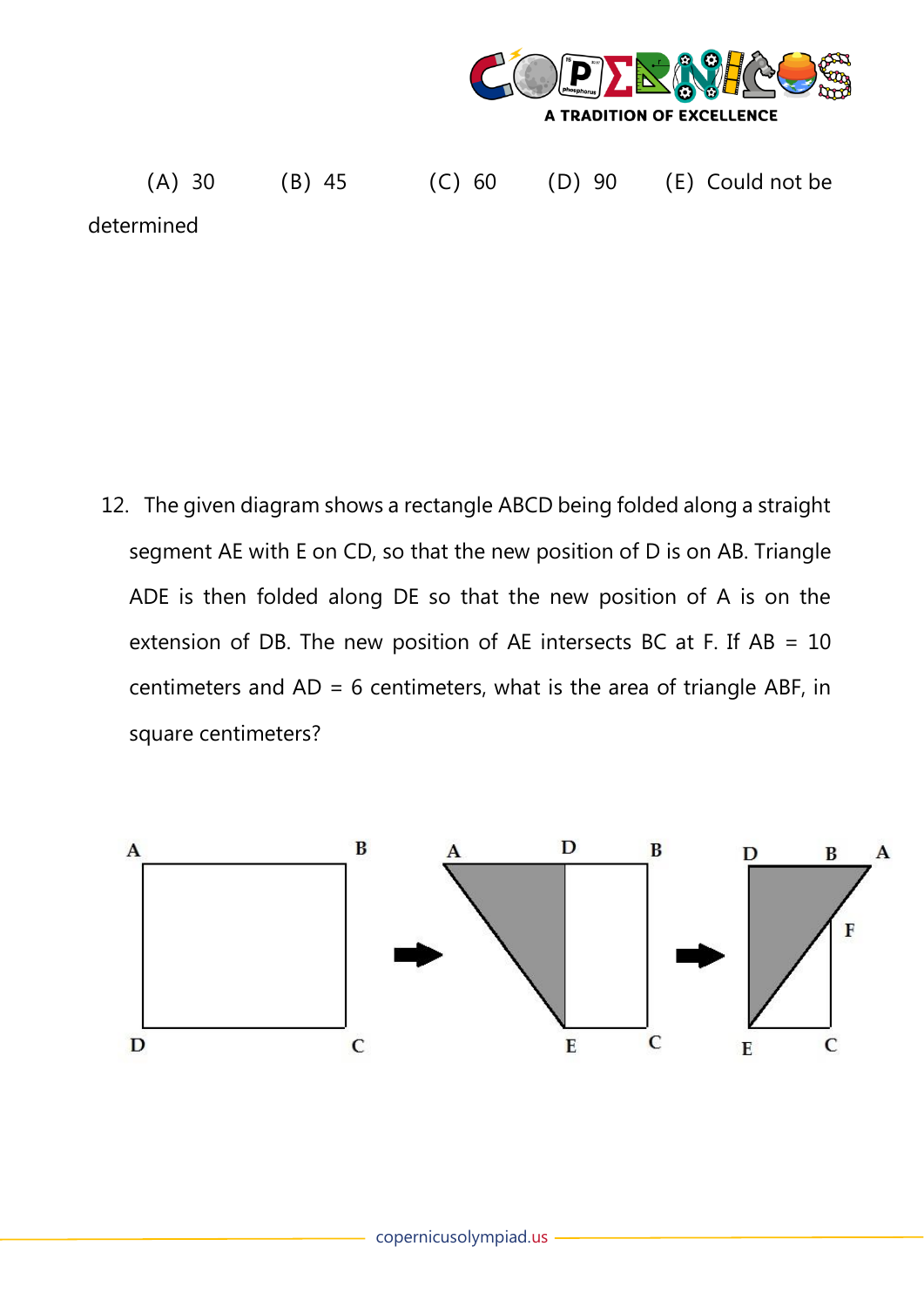

(A)2 (B)4 (C)6 (D)8 (E)10

- 13. A dice is rolled twice, what is the probability of getting the sum of faces of each through is 10?
- A) 1⁄4 B) 1/12 C) 1/36 D)10/36

14. As shown in the diagram, a square floor has been paved partially with two types of square tiles, A and B, of respective areas 1600 cm<sup>2</sup> and 900 cm<sup>2</sup>. How many square tiles of area 100 cm<sup>2</sup> are required to pave the remaining (shaded) part of the floor?

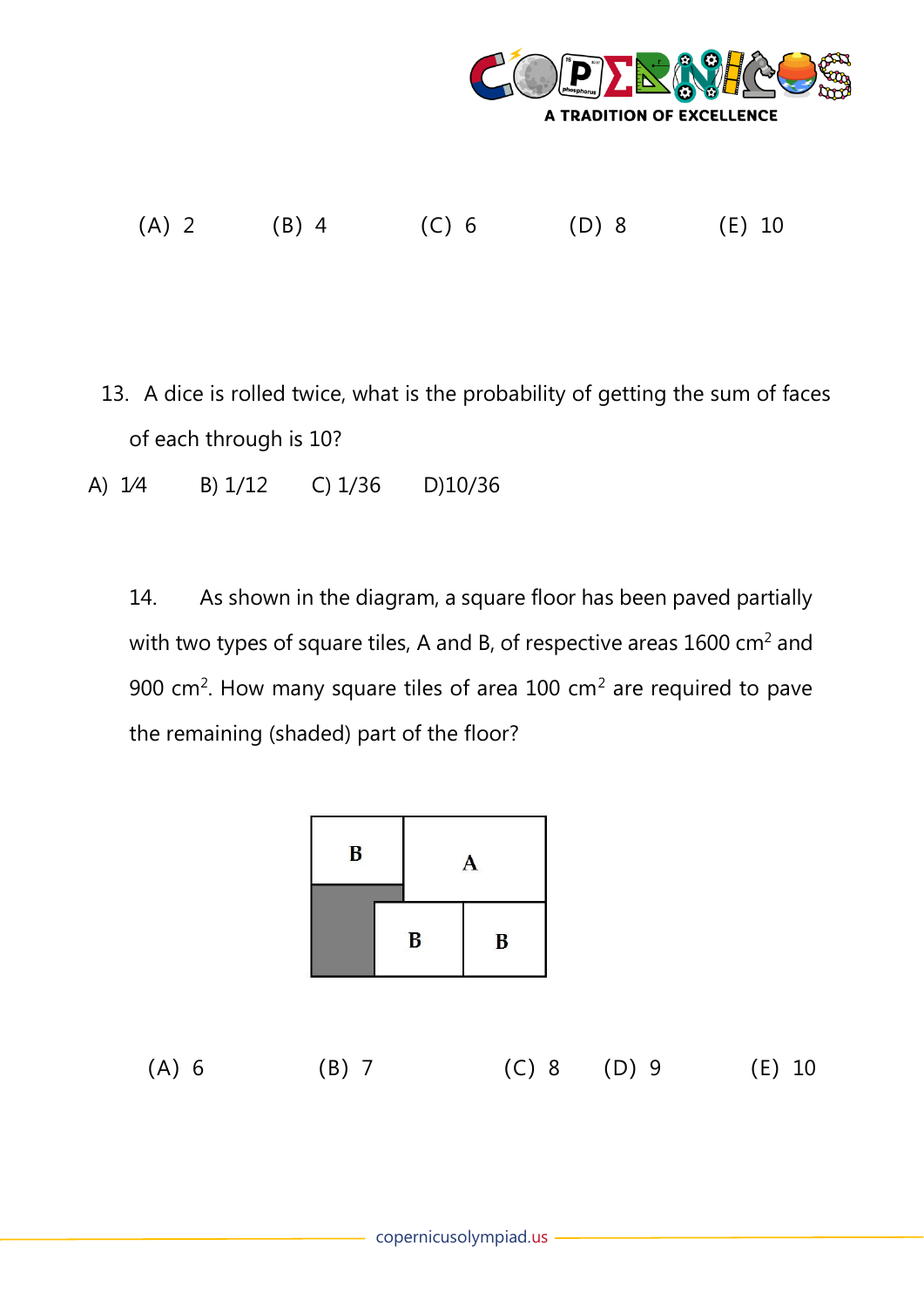

15. The website of a company sends out an advertisement to the email boxes of its clients every 500 hours. Alex received an advertisement from this website at 9am last Tuesday. On which day will Alex receive the next advertisement?

(A) Monday (B) Tuesday (C) Wednesday (D) Thursday (E) Friday

16. When a bus left the depot, one-half of the seats were empty. At the first stop, a number of passengers got on, but nobody got off. Now one-sixth of the seats are empty. At the second stop, 7 passengers got on and 2 got off. Then there were no empty seats and each passenger had a seat. How many seats did this bus have?

(A) 30 (B) 50 (C) 10 (D) 120 (E) 20

17. If 
$$
f\left(x - \frac{1}{x}\right) = x^3 - \frac{1}{x^3}
$$
, then find the value of  $f(-x)$   
\n(A) 0 (B)  $\frac{-x^3 - 3x}{x^3}$  (C)  $x^3 - 3$  (D)  $-x - 3x^3$  (E)  $-3x - \frac{1}{x^3}$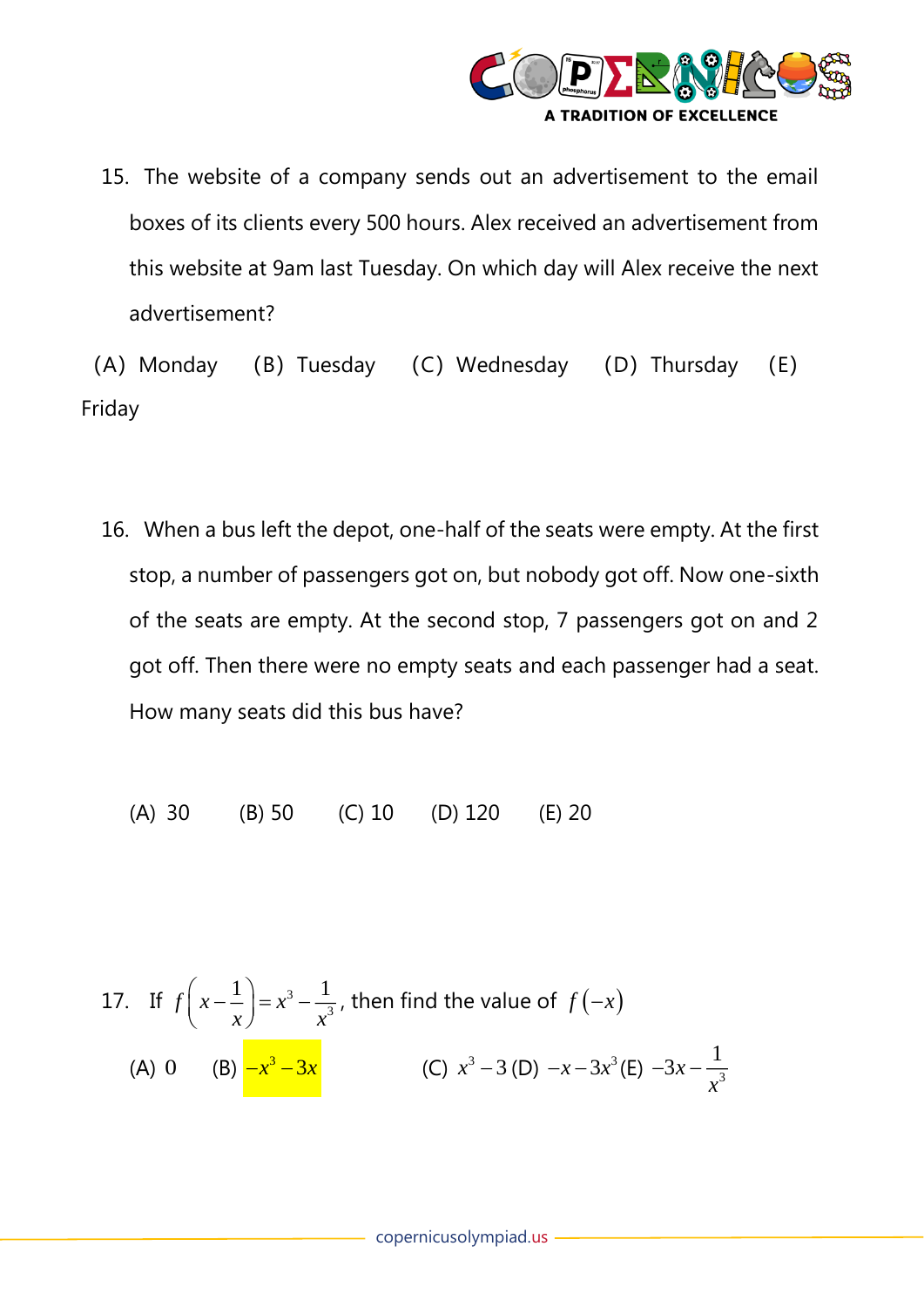

- 18. The tariff of Taxi is comprised of a fixed price of \$7 and per km rate. Alex hires a taxi and paid \$263 for 32 km. On any other day he wants to travel 80 km, what amount he needs to pay for a taxi?
- A) \$467 B) \$746 C) \$647 D) \$640
- 19. In a certain coding, if RAT = 39, DOG = 26, and CAT = 24, then what is the meaning of FOX?
	- A) 47 B) 46 C) 45 D) 42

20. The side of an equilateral triangle AEF and that of a rhombus ABCD are equal in length and E and F lie on BC and CD respectively. Find the size of ∠BAE.